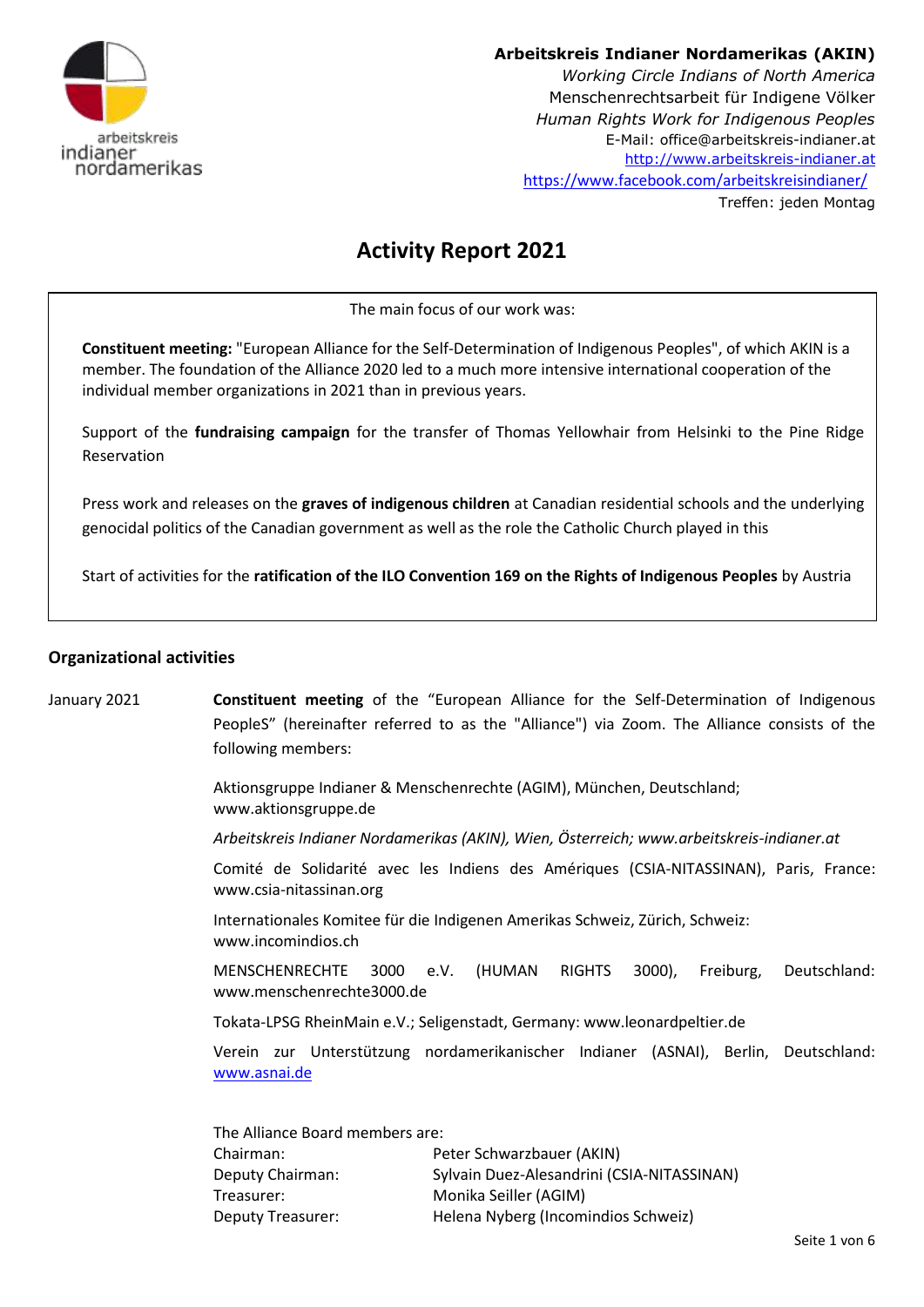*Alliance Webseite:* <https://www.arbeitskreis-indianer.at/europeans4indigenouspeoples/> This web page is a so-called "landing page", which contains the basic principles of the Alliance's goals, purposes and focus of the Alliance in English and in German, and links to the individual websites of each of the seven member organizations.

| <b>March 2021</b>    | <b>General Assembly AKIN</b>                                                                                        |                         |  |
|----------------------|---------------------------------------------------------------------------------------------------------------------|-------------------------|--|
|                      | Chairman:                                                                                                           | Peter Schwarzbauer      |  |
|                      | Deputy Chairman:                                                                                                    | <b>Gawan Maringer</b>   |  |
|                      | Treasurer:                                                                                                          | <b>Matthias Neitsch</b> |  |
|                      | Without function:                                                                                                   | Angelika Fröch          |  |
|                      | April-November 2021 In addition to the constituent meeting of the Alliance there were 6 virtual meetings.           |                         |  |
| <b>Desember 2004</b> | والجامعة ويلوينو والموالد والمستودعا والمستوار الملحق والملالي ويستطيعه والقالفان والمستوا وسينبط والمستوات والملتج |                         |  |

December 2021 Peter Schwarzbauer (AKIN) together with Helena Nyberg (Incomindios) contacted the president of the organization "Suomen Intiaaniyhdistys" (formerly Fincomindios), Riku Hämäläinen, in Finland to provide information on the Alliance and to talk about the possibility of an involvement in the Alliance. Personal meeting in Finland.

# **Campaigns/Protest actions**

| January 2021     | Letter from the Alliance to Senators of the U.S. Congress in support of the nomination of<br>indigenous Congresswoman, Debra Haaland (Laguna Pueblo) for Secretary of the Interior.                                                                                                                                                                                                                                          |
|------------------|------------------------------------------------------------------------------------------------------------------------------------------------------------------------------------------------------------------------------------------------------------------------------------------------------------------------------------------------------------------------------------------------------------------------------|
|                  | Support of Alliance member organization Tokata's crowdfunding campaign for Menominee<br>musician, Wade Fernandez, suffering from Covid19.                                                                                                                                                                                                                                                                                    |
| February 2021    | Support of Docip's (Indigenous Peoples' Centre for Documentation, Research and Information)<br>appeal to participate in the EU consultation process to make sure that the rights and concerns<br>of Indigenous Peoples are reflected in EU corporate accountability. This action was supported<br>both by AKIN itself and the Alliance through submissions to the European Commission.                                       |
| April 2021       | Letter of condolences from the Alliance to the family of LaDonna Brave Bull Allard, who was a<br>key spearhead in the fight against the Dakota Access Pipeline (NoDAPL).                                                                                                                                                                                                                                                     |
|                  | Congratulatory Letter from the Alliance to Ron Lameman (Cree/Alberta) on his appointment as<br>Chair of the Indigenous NGO, International Indian Treaty Council (IITC).                                                                                                                                                                                                                                                      |
|                  | Congratulatory Letter from the Alliance to Carletta Tilussi (Havasupai) on appointment as White<br>House Environmental Advisor.                                                                                                                                                                                                                                                                                              |
| May 2021         | Crowdfunding campaign (AKIN and Alliance) for the transfer of Thomas Yellowhair (brother of<br>AKIN honorary member Milo Yellowhair), who died of Covid-19 in Finland. More than € 15.000<br>were raised and the transfer costs could be covered in full.                                                                                                                                                                    |
|                  | Congratulatory letter from the Alliance to newly appointed indigenous U.S. Secretary of the<br>Interior, Debra Haaland.                                                                                                                                                                                                                                                                                                      |
|                  | Support for the Gwichin in Alaska. AKIN letter to the U.S. Ambassador in Austria with the request<br>to be forwarded to the Trump Administration about the prevention of the opening of the so-<br>called "National Arctic Wildlife Refuge" for oil and gas drilling. This is the central calving area of<br>the caribou, which are not only a source of food for the Gwichin, but also have great cultural<br>significance. |
| <b>June 2021</b> | Restitution of the hair shirt of Chief Hollow Horn Bear by the Weltkulturen Museum in Frankfurt<br>to Duane Hollow Horn Bear on the Rosebud Reservation/South Dakota. AKIN and the Alliance                                                                                                                                                                                                                                  |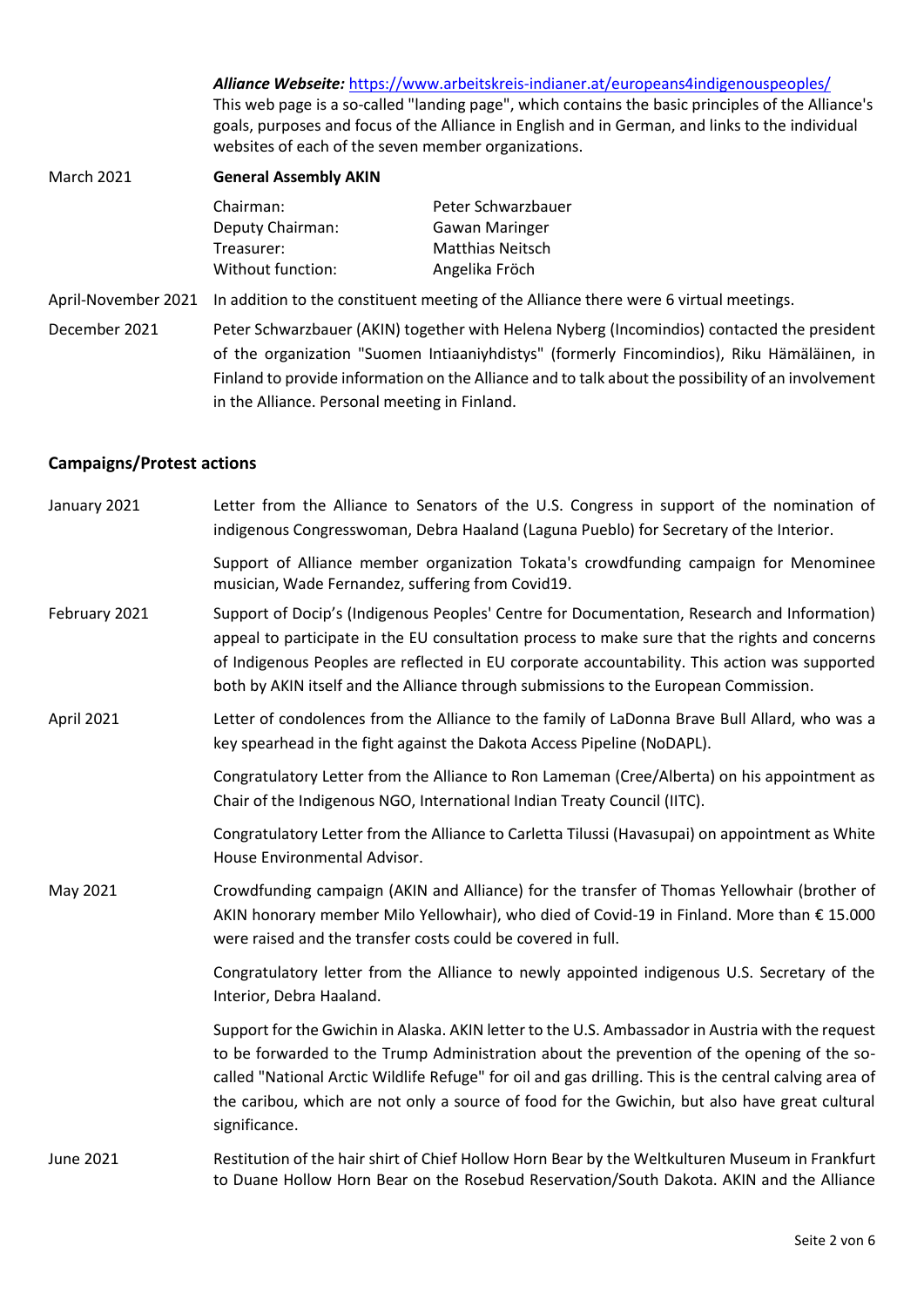have supported the restitution since 2019 through several letters to the museum's management and the city of Frankfurt.

Letter of support from the Alliance to the family of Leonard Peltier on the occasion of the memorial day of the events in Oglala.

Letter from the Alliance to Pope Francis regarding the role of the Catholic Church in the genocide of Indigenous people in Canadian residential schools. Request for apology which has not been issued until now. Copies were also sent to Canadian embassies in Europe and European embassies in Canada, as well as to Cardinal Schönborn and the Austrian Bishops' Conference.

Letter from the Alliance to Justin Trudeau concerning the exposed genocide of indigenous children in Canadian Residential Schools and the reminder that the relevant panels of the UN have been – independently of this - harshly criticizing Canada for decades for its Indigenous policies. A copy was sent to the Canadian Embassies in Europe and the European Embassies in Canada.

- September 2021 Statement of the Alliance, addressed to the European Commission and EU Parliament, against the inclusion of nuclear energy as climate-neutral energy in the so-called "EU taxonomy". Until today it is not taken into consideration that the beginning of the radioactive chain, especially the mining and smelting of uranium, massively affects indigenous peoples worldwide.
- Since September 2021 Start of activities for the ratification of the ILO Convention 169 on the Rights of Indigenous Peoples by Austria in cooperation with the legal anthropologist, Dr. René Kuppe (also a honorary member of AKIN). After decades of efforts by various NGOs, the Convention was ratified by Germany in June 2021. Dr. Kuppe had also intensively helped along this process in Germany.
- October 2021 AKIN and Alliance co-sign the Civil Society Statement against the use of nuclear energy and nuclear weapons on the occasion of the COP26 conference in Glasgow.

Support for the Gwichin in Alaska. Petition of the Alliance to the U.S. Bureau of Land Management against plans for a renewed environmental assessment to open the Arctic National Wildlife Refuge for oil and gas exploration.

December 2021 Letter from the Alliance to Canadian embassies in Europe regarding the brutal actions taken by the Royal Canadian Mounted Police (RCMP) against Wet'suwet'en protesting the Coastal GasLInk pipeline on their traditional territory. Copies were also sent to European embassies in Canada.

> Letter from the Alliance also directly to Justin Trudeau regarding the brutal actions of the Royal Canadian Mounted Police (RCMP) against the Wet'suwet'en protesting the Coastal GasLInk Pipeline on their traditional territory. Copies went to the European embassies in Canada.

#### **Media work/Press releases**

06/03/2021 Presseaussendung: Kanada: Im Namen der "Zivilisation" – "Das Töten des Indianers im Kind" (kill the Indian in the child) *[Press release: Canada: In the name of "civilization" - "Killing the Indian in the child" (kill the Indian in the child)]*

07/03-04/2021 Bericht: Rauscher, H.: Historisches Versagen. Der Standard – Titelseite (Kolumne "Einserkastl") [*Report: Historic failure. Der Standard – Front page (column "Einserkastl")*]

- June 2021 Korrespondenz und Interview mit der Religionsabteilung des ORF (Klaus Ther). Daraus entstanden zwei Beiträge, die im Rahmen der Sendereihe "Orientierungen" ausgestrahlt wurden. *[Correspondence and interview with religion department of the ORF (Klaus Ther). This resulted in two contributions that were broadcast as part of the "Orientierungen" series.]*
- 07/04/2021 Schwarzbauer, P.: Mail to Rauscher with thanks for the column and the critical note that it is especially absurd that the perpetrator who ordered the abuse (the Canadian government)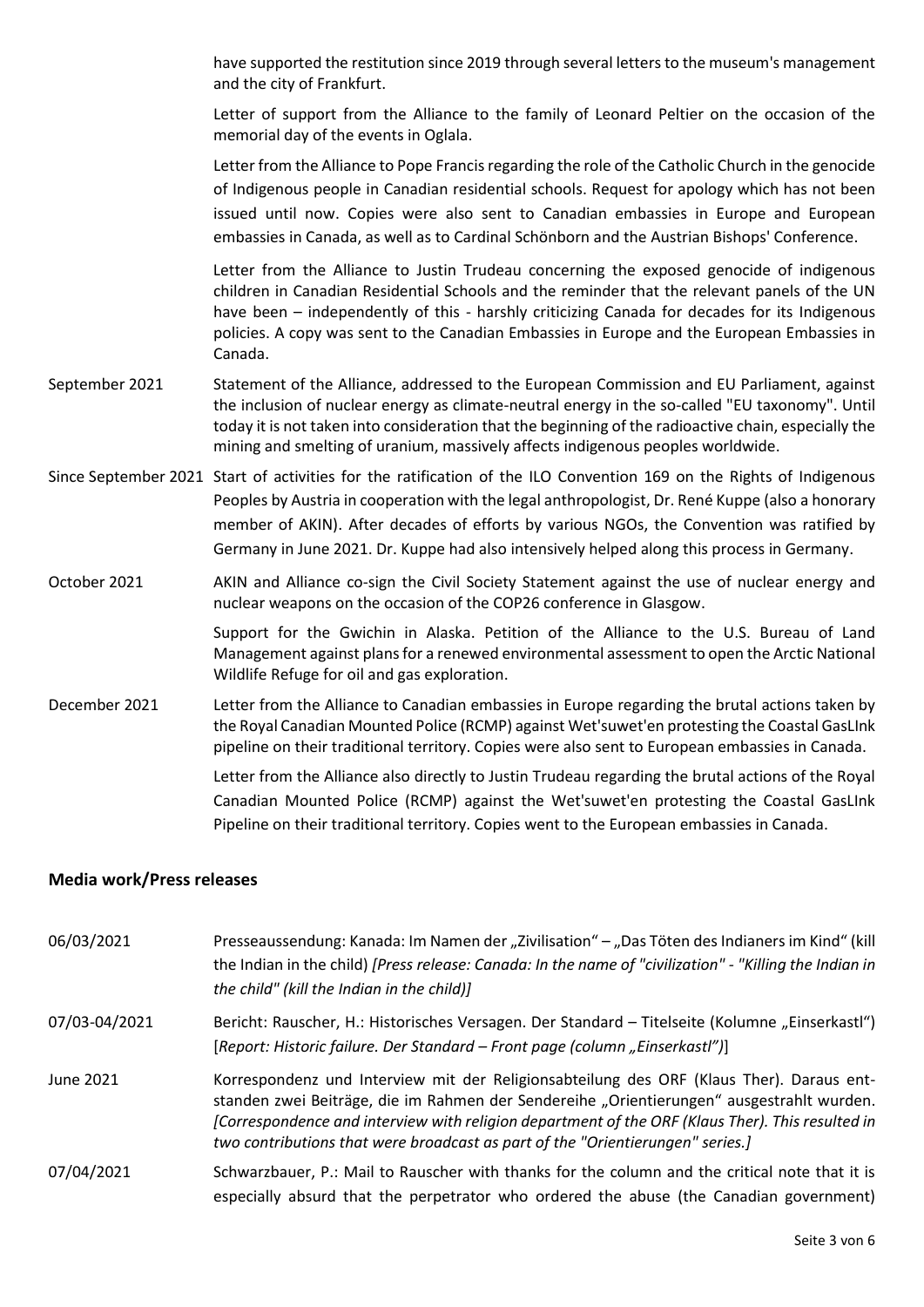demands an apology from the perpetrator executing the abuse and tries to get out of the affair this way.

- 08/09/2021 Presseaussendung: UN-Tag der indigenen Völker 9. August 2021. Wenig Lichtblicke für Indigene Völker weltweit. *(Press release: UN Day of Indigenous Peoples August 9, 2021. Very few bright spots for indigenous peoples worldwide.)*
- 08/15/2021 Gamillscheg, M.: Kritischer Leserinnenbrief an die KATHPRESS bezüglich eines Artikels im Sonntagsblatt vom 08.08.2021 mit dem Titel "Geschichtsfälschung? Keinen Völkermord an indigenen Kindern in Kanada habe es gegeben. Kanadischer Publizist kritisiert Medienberichte". Der Leserbrief wurde in Folge abgedruckt. *[Gamillscheg, M.: Critical reader's letter to the KATHPRESS regarding an article in the Sonntagsblatt of 08/08/2021 with the title "Geschichtsfälschung? Keinen Völkermord an indigenen Kindern in Kanada habe es gegeben. Kanadischer Publizist kritisiert Medienberichte" ("History falsification? There had been no genocide of indigenous children in Canada. Canadian publicist criticizes media reports"). The letter to the editor was subsequently printed]*
- 11/22/2021 Presseaussendung: Internationaler Tag gegen Gewalt an Frauen/ International Day Against Violence Against Women (Presseausendung der European Alliance) *[Press release: International Day Against Violence Against Women (Press release of the European Alliance)]*

#### **Articles written for the AKIN website** [\(https://www.arbeitskreis-indianer.at/\)](https://www.arbeitskreis-indianer.at/)

| January 2021      | Fröch, A.: Freddie Kaydahzinne: Apache, Medizinmann, Künstler, Ururenkel von Cochise - ein<br>Nachruf [Apache, medicine man, artist, great-great-grandson of Cochise - an obituary]                                                                                                                                                                                          |
|-------------------|------------------------------------------------------------------------------------------------------------------------------------------------------------------------------------------------------------------------------------------------------------------------------------------------------------------------------------------------------------------------------|
| February 2021     | Schuring, H.: "A Life in Service" - Mala Spotted Eagle and Hermine Schuring (Buchbesprechung)<br>[book review]                                                                                                                                                                                                                                                               |
|                   | Hörner, K-H.: Die Odyssee der Natchez [The Odyssey of the Natchez]                                                                                                                                                                                                                                                                                                           |
|                   | Harry, D.: Carrie Dann, Newe (Shoshone) Hüterin des Landes - ein Nachruf (frei übersetzt vom<br>AKIN Mitglied Gawan Maringer) [Carrie Dann, Newe (Shoshone) Guardian of the Land - an<br>Obituary (freely translated by AKIN member Gawan Maringer)]                                                                                                                         |
| <b>March 2021</b> | Nyberg, H.: 75 Jahre Weltgemeinschaft der Völker. Haben die Indigenen Völker auch etwas zu<br>feiern? Mit freundlicher Genehmigung übernommen aus MagazINC 54 (Incomindios Schweiz)<br>[75 years of the World Community of Peoples [UN]. Do indigenous peoples also have something<br>to celebrate? Adopted with kind permission from MagazINC 54 (Incomindios Switzerland)] |
| April 2021        | Gröblinger, P.: Boy Chief Trading - Ein indigenes Unternehmen trotzt der Corona Krise [Boy Chief<br>Trading – indigenous business thrives during pandemic]                                                                                                                                                                                                                   |
| <b>July 2021</b>  | Seiller, M.: Der schwierige Weg eines Cree zur Identität - "Mamaskatch" von Darrel McLeod<br>(Buchbesprechung). Mit freundlicher Genehmigung übernommen aus Coyote 126 [A Cree's<br>difficult path to identity - "Mamaskatch" by Darrel McLeod (book review. Adopted with kind<br>permission from Coyote 126]                                                                |
|                   | Schwarzbauer, P.: Überführung von Thomas Yellowhair nach Pine Ridge [Transfer of Thomas<br>Yellowhair's body to Pine Ridge August]                                                                                                                                                                                                                                           |
| August 2021       | Niehsner-Bruckner, A.: US-Reservate - ein sicherer "Lebensraum"? [US-Reservations - a safe<br>"habitat"?]                                                                                                                                                                                                                                                                    |
| September 2021    | Nyberg, H.: Abschied von Rex Tilousi, dem Retter des "Wellenbergs". Mit freundlicher<br>Genehmigung übernommen aus MagazINC 56 (Magazin von Incomindios Schweiz) [Farewell to<br>Rex Tilousi, the savior of the "Wellenberg". Adopted with kind permission from MagazINC 56<br>(magazine of Incomindios Switzerland)]                                                        |
| October 2021      | Nyberg, H.: Jedes Kind zählt - Every Child Matters. Das dunkelste Kapitel der Geschichte<br>Nordamerikas. Mit freundlicher Genehmigung übernommen aus amerindias-Newsletter vom                                                                                                                                                                                              |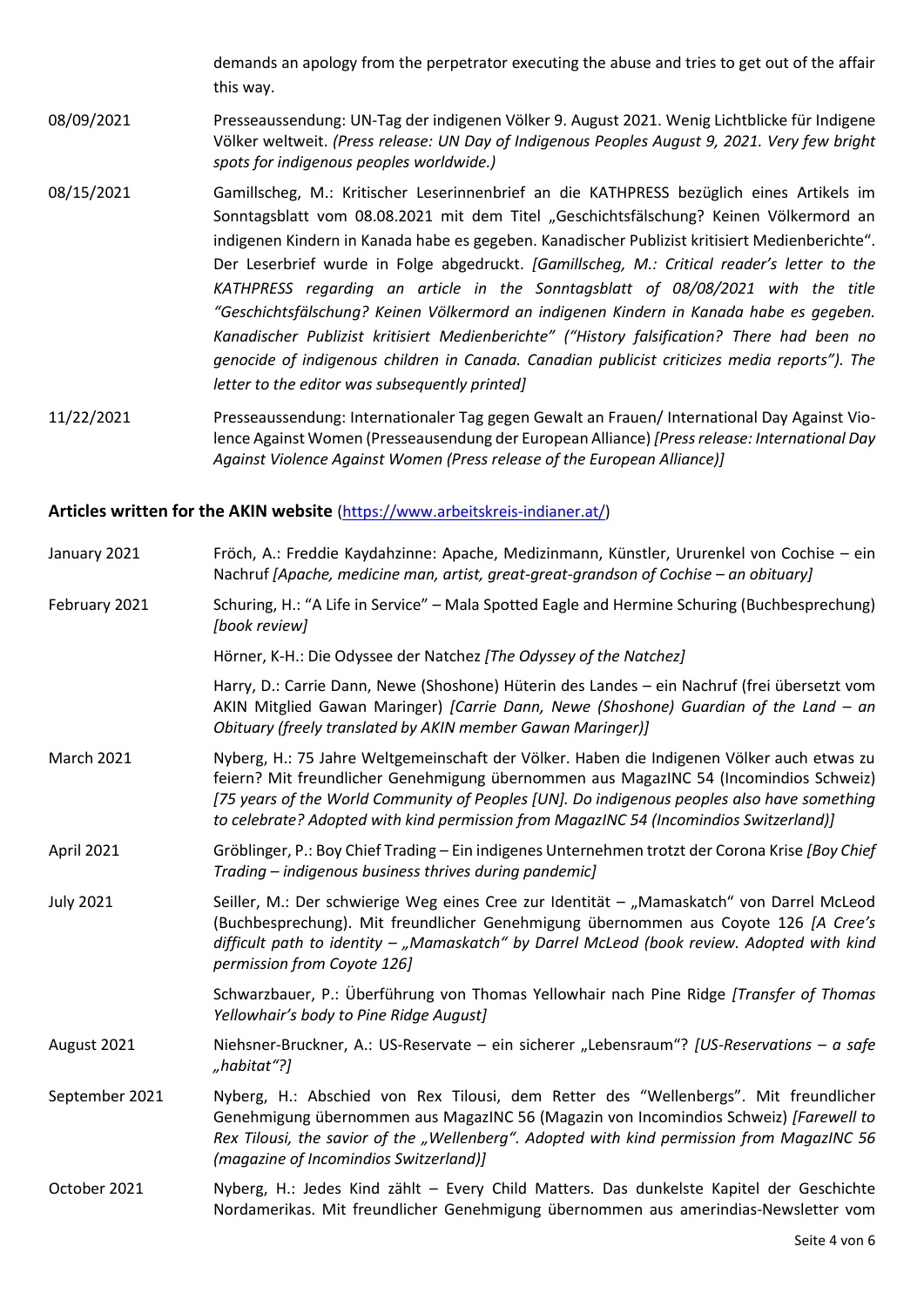Oktober 2021 der Zeitschrift des NONAM - North America Native Museum in Zürich. *[Every child matters. The darkest Chapter of North-American history. Adopted with kind permission from the amerindias-Newsletter of October 2021 of the magazine NONAM – North America Native Museum Zurich]* December 2021 AKIN: 7 Gründe, warum wir den Begriff "Indianer" verwenden [AKIN: 7 reasons we use the term *"indians" ("Indianer")]*

## **Events**

Due to the pandemic, no "physical" events could be organized in 2021.

### **Indigenous visits**

Unfortunately, due to the pandemic, there were no physical visits to AKIN by indigenous people in 2021, but since March 2021, the Lakota, Dr. Yvette Running Horse Collin, has been a regular participant in our virtual AKIN meetings. Yvette is an enrolled tribal member of the Oglala Sioux Tribe (Pine Ridge Reservation, South Dakota) and is currently on a research fellowship on horse cultures at the Centre for Anthropobiology and Genomics of Toulouse (France). Independently of her scientific activities, she has long been involved with traditional Lakota/Dakota/Nakota Elders (including with our honorary member Milo Yellowhair) for the return of the Black Hills. She has also been active as the manager of the Black Hills Sioux Nation Council in this context and wants to try, in cooperation with AKIN and the European Alliance, to put the Black Hills issue (back) on the international political agenda.

## **Miscellaneous**

Regular distribution of the **newsletter** by e-mail to all interested parties who have registered on our homepage: News of current events and new articles on our website about the situation of indigenous peoples of North America.

Regular posts and links of current articles and videos on our Facebook page [\(https://www.facebook.com/arbeitskreisindianer/\)](https://www.facebook.com/arbeitskreisindianer/)

Due to the pandemic, all **AKIN meetings** in 2021 were held virtually via ZOOM



*Yvette Running Horse Collin (Photo: Jacquelyn Córdova)*